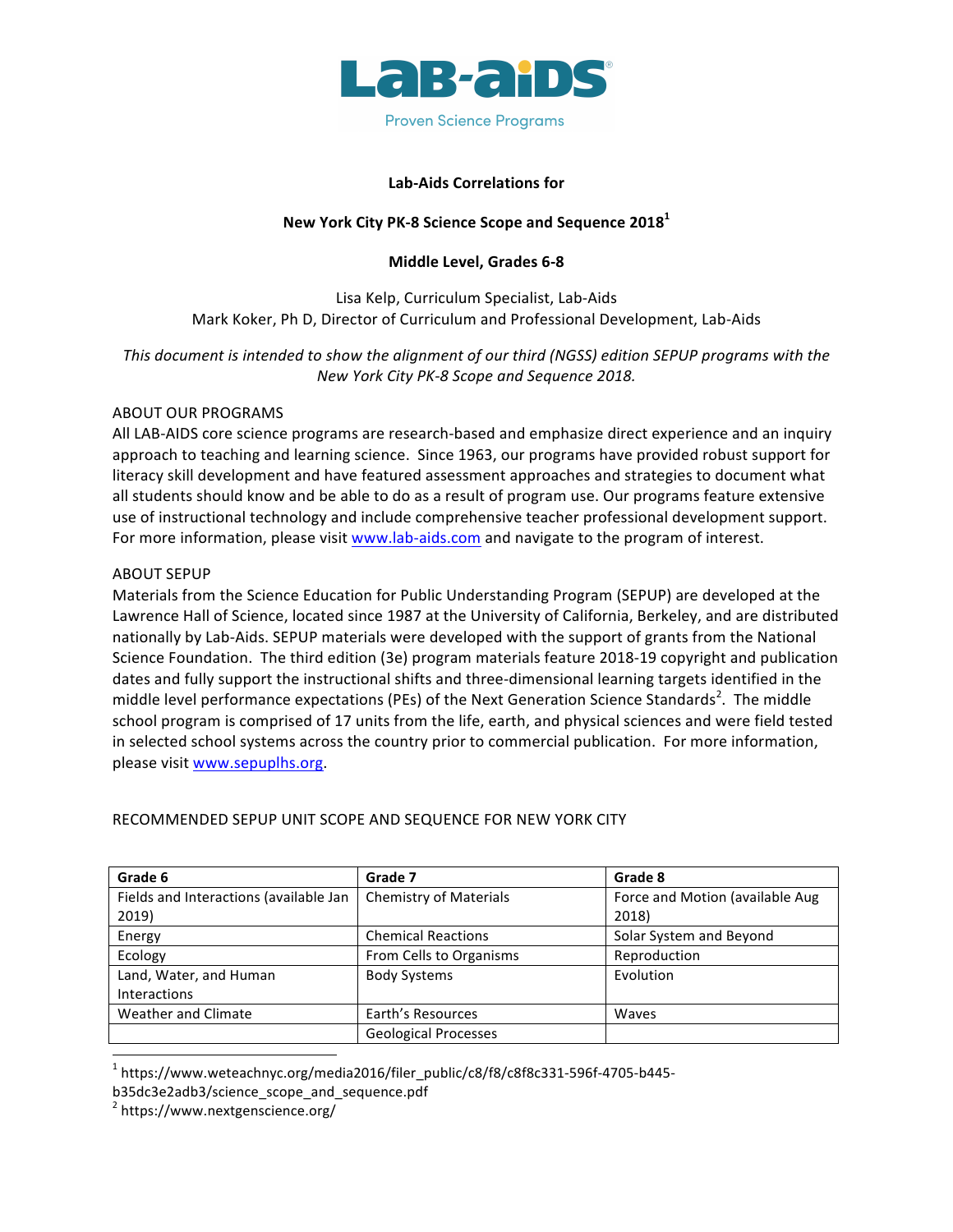## UNIT ALIGNMENT TO NYC PE 6-8 GRADE LEVEL BUNDLES

These grade level documents were prepared with information on the Learning Pathway documents designed by SEPUP to guide their work on the NGSS redesign project. The Pathways show a single PE, and the treatment of the elements – the DCI, SEP, and CCC – in activities within the units to show how the PE standard is addressed. For more information, visit http://www.sepuplhs.org/pathways.html.

| <b>NYC</b>     |                   | Performance               |                                        | <b>Suggested SEPUP</b> |
|----------------|-------------------|---------------------------|----------------------------------------|------------------------|
| Unit           | <b>Unit Title</b> | Expectations <sup>3</sup> | Where found in SEPUP 3e <sup>4</sup>   | <b>Units</b>           |
| $\mathbf{1}$   | Electricity and   | $MS-PS2-3$                | Fields and Interactions TBA            | Fields and             |
|                | Magnetism         | $MS-PS2-5$                | Fields and Interactions TBA            | Interactions           |
|                |                   | <b>MS-PS3-6</b>           | Fields and Interactions TBA            |                        |
| $\overline{2}$ | Engineering       | $MS-PS1-6$ <sup>†</sup>   | <b>Chemical Reactions</b>              | Energy                 |
|                | and Energy        | $MS-PS3-3$                | Energy 1, 7, 8, 9, 10, 11, 12*         |                        |
|                | Transformation    | MS-PS3-4                  | Energy 1, 4, 6, 7, 8*                  |                        |
| $\overline{3}$ | Ecosystems        | $MS-LS2-1$                | Ecology 1, 2, 5, 6, 7, 8, 9*           | Ecology                |
|                |                   | $MS-LS2-2$                | Ecology 2, 6, 7, 8, 10*                |                        |
|                |                   | $MS-LS2-3$                | Ecology 7, 8, 11, 12*                  |                        |
|                |                   | $MS-LS2-4$                | Ecology 1, 2, 3, 4, 5, 6, 12, 13, 14*  |                        |
|                |                   | $MS-LS2-5$                | Ecology 2, 3, 4, 5, 13, 14, 15*        |                        |
| $\overline{4}$ | Investigating     | <b>MS-PS1-7</b>           | Chemistry of Materials <sup>5</sup>    | Land, Water, and       |
|                | Weather and       | MS-ESS2-4                 | Land, Water, and Human                 | Human                  |
|                | Climate           |                           | Interactions 2, 5, 7, 8, 9*            | Interactions           |
|                |                   | $MS-ESS2-5$ <sup>+</sup>  | Weather and Climate 2, 3, 4, 7, 9,     |                        |
|                |                   |                           | 10, 11, 12, 13*                        |                        |
|                |                   | $MS-ESS2-6$ <sup>+</sup>  | Weather and Climate 2, 3, 4, 5, 6, 7,  |                        |
|                |                   |                           | 8, 9, 10, 11, 13, 14*                  |                        |
| 5              | Human Impact      | $MS$ -ESS3-2 <sup>+</sup> | Geological Processes 1, 3, 4, 6, 7, 8, | Weather and            |
|                | on Earth's        |                           | 11, 18*                                | Climate                |
|                | Climate           | $MS-ESS3-3$               | Land, Water, and Human                 |                        |
|                |                   |                           | Interactions 2, 3, 4, 5, 6, 9, 13, 14, |                        |
|                |                   |                           | $15, 16*$                              |                        |
|                |                   | MS-ESS3-5                 | Weather and Climate 1, 14, 15, 16*     |                        |

#### Grade 6

 3 † Indicates standard covered in the Grade 7 SEPUP Scope and Sequence <sup>4</sup> \* Indicates opportunity to assess the PE

 $5$  This New York standard is covered in the Grade 7 SEPUP Scope and Sequence.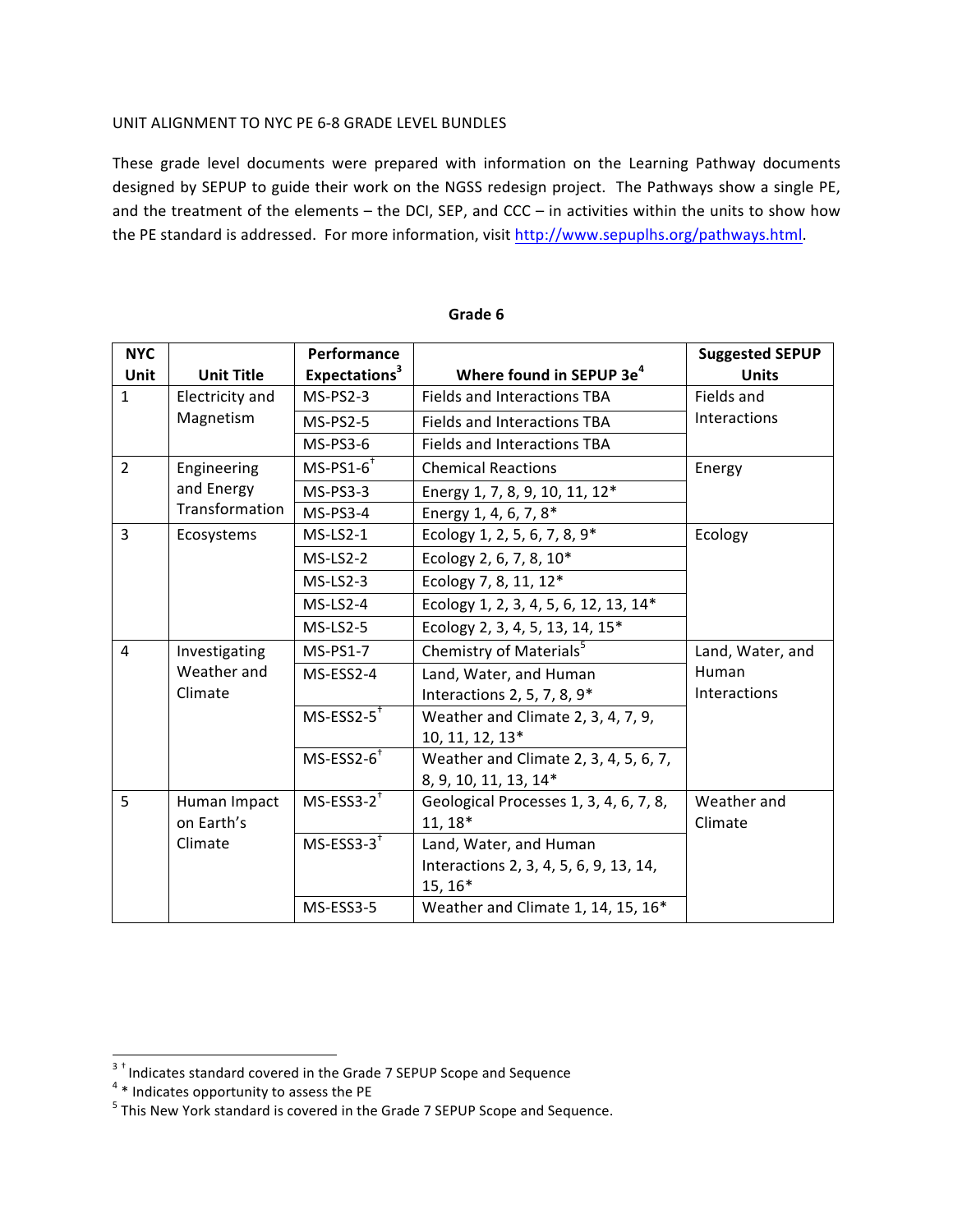## **Grade 7**

| <b>NYC</b><br>Unit | <b>Unit Title</b>                   | Performance<br>Expectations <sup>6</sup> | Where found in SEPUP 3e                                   | <b>Suggested SEPUP</b><br><b>Units</b> |
|--------------------|-------------------------------------|------------------------------------------|-----------------------------------------------------------|----------------------------------------|
| $\mathbf{1}$       | Structure and<br>Properties of      | $MS-PS1-1$                               | Chemistry of Materials 2, 6, 7, 11,<br>$12*$              | Chemistry of<br><b>Materials</b>       |
|                    | Matter                              | $MS-PS1-4$                               | Chemistry of Materials 7, 9, 10*                          |                                        |
|                    |                                     | MS-PS1-7                                 | Chemistry of Materials <sup>7</sup>                       |                                        |
|                    |                                     | MS-PS1-8                                 | Chemistry of Materials <sup>7</sup>                       |                                        |
| $\overline{2}$     | Changing<br>Properties of<br>Matter | $MS-PS1-2$                               | Chemical Reactions 1, 2, 3, 4, 5*                         | <b>Chemical Reactions</b>              |
|                    |                                     | MS-PS1-5                                 | Chemical Reactions 1, 2, 3, 4, 5, 6,<br>$7*$              |                                        |
|                    |                                     | MS-PS1-3                                 | Chemistry of Materials 1, 2, 3, 4, 5,<br>11, 12, 13*      |                                        |
|                    |                                     | $MS-LS1-6$                               | From Cells to Organisms 12, 13*                           |                                        |
|                    |                                     | <b>MS-LS1-7</b>                          | From Cells to Organisms 5, 11*                            |                                        |
|                    |                                     |                                          | <b>Body Systems 5</b>                                     |                                        |
| 3                  | Structures of<br>Life               | $MS-LS1-1$                               | From Cells to Organisms 1, 2, 3, 4,                       | From Cells to                          |
|                    |                                     |                                          | $5, 6, 7, 8, 9*$                                          | Organisms                              |
|                    |                                     | $MS-LS1-2$                               | From Cells to Organisms 4, 6, 7, 8*                       |                                        |
|                    |                                     | $MS-LS1-3$                               | From Cells to Organisms 10, 14, 15                        | <b>Body Systems</b>                    |
|                    |                                     |                                          | Body Systems 1, 2, 3, 4, 9, 10, 11,<br>$12*$              |                                        |
|                    |                                     | $MS-LS1-8$                               | Body Systems 6, 7, 8*                                     |                                        |
| 4                  | Geology                             | MS-ESS1-4                                | Earth's Resources 9, 10, 11, 12*                          | Earth's Resources                      |
|                    |                                     | MS-ESS2-1                                | Geological Processes 2, 5, 8, 9, 10,<br>11, 13, 14, 15*   |                                        |
|                    |                                     | MS-ESS2-2                                | Geological Processes 2, 3, 4, 6, 7, 9,<br>10, 11, 12, 13* |                                        |
|                    |                                     | MS-ESS2-3                                | Geological Processes 10, 11, 12, 13,<br>$14*$             |                                        |
| 5                  | Minimizing                          | MS-ESS3-1                                | Earth's Resources 1, 2, 3, 5, 7*, 14*                     | Geological                             |
|                    | Human                               | MS-ESS3-4                                | Earth's Resources 4, 6, 13*                               | Processes                              |
|                    | Impact<br>Through                   | MS-ESS3-2                                | Geological Processes 1, 3, 4, 6, 7, 8,<br>$11, 18*$       |                                        |
|                    | Engineering                         | $MS$ -ESS3-3 <sup><math>‡</math></sup>   | Land, Water, and Human                                    |                                        |
|                    | Design                              |                                          | Interactions 2, 3, 4, 5, 6, 9, 13, 14,                    |                                        |
|                    |                                     |                                          | $15, 16*$                                                 |                                        |

<sup>&</sup>lt;sup>6</sup> ‡ Indicates standard covered in the Grade 6 SEPUP Scope and Sequence<br><sup>7</sup> This New York standard is covered in the *Chemistry of Materials* unit.